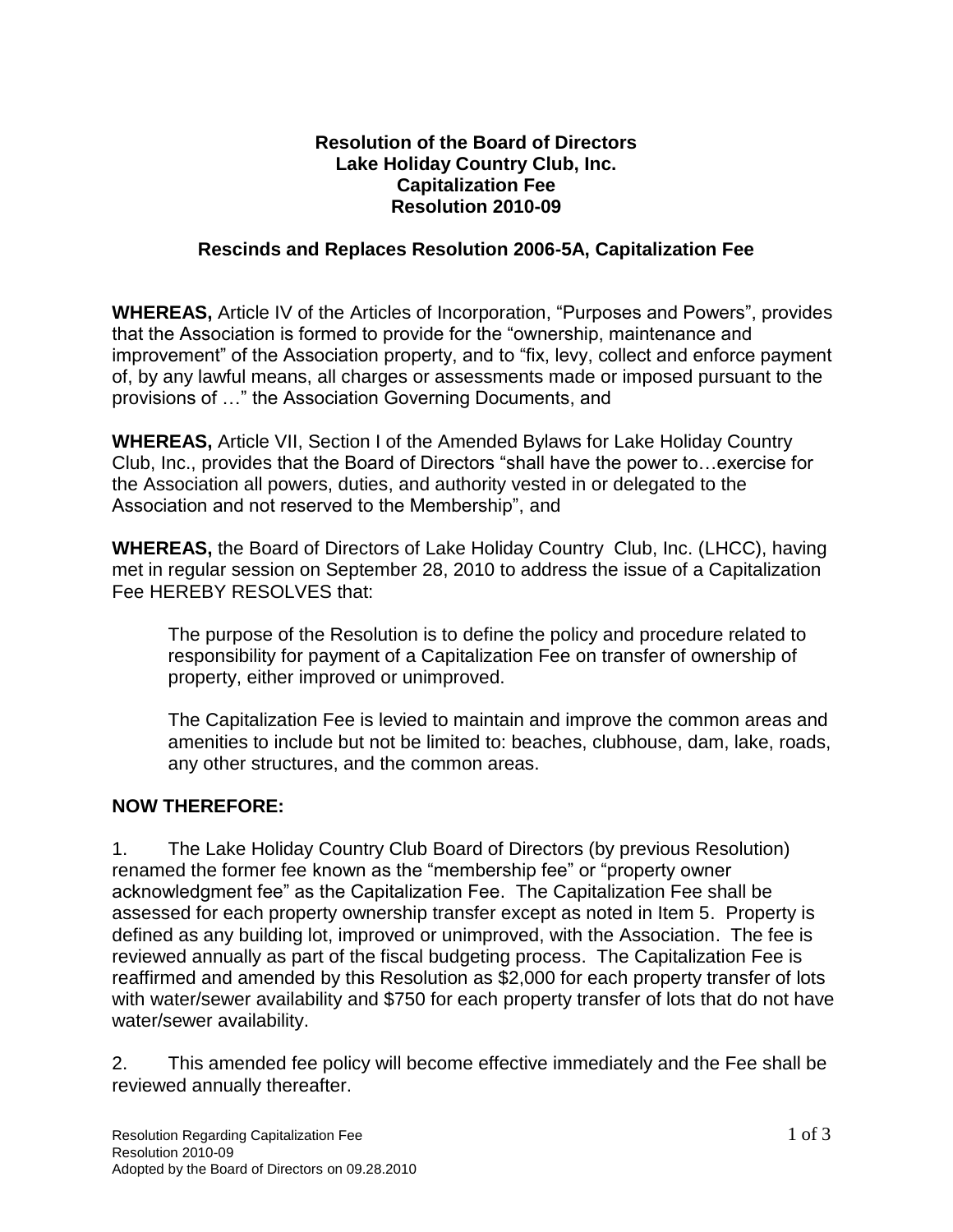3. The Capitalization Fee is payable to the Association at the time of closing on each property, and shall be a condition of the settlement.

4. All property purchased, sold, or transferred is subject to this Capitalization Fee except as noted in Item 5, below.

5. The Capitalization Fee will not be assessed when property is transferred to a family member or family trust of the property owner. Family member, for the purpose of this Resolution, is defined as spouse, mother, father, son, daughter or stepchild of the property owner. All other family transfers will be subject to the Capitalization Fee.

6. Any exception to the Capitalization Fee policy as defined in this Resolution will require the review and approval of the LHCC Board of Directors.

7. The Capitalization Fee does not replace or conflict with the collection of a refundable conformance and damage bond when construction is approved for a specific property.

WE, THE UNDERSIGNED DIRECTORS of the Lake Holiday Country Club, Inc. do hereby adopt this amended Resolution to become effective immediately.

-------------------------------END OF RESOLUTION TEXT---------------------------------